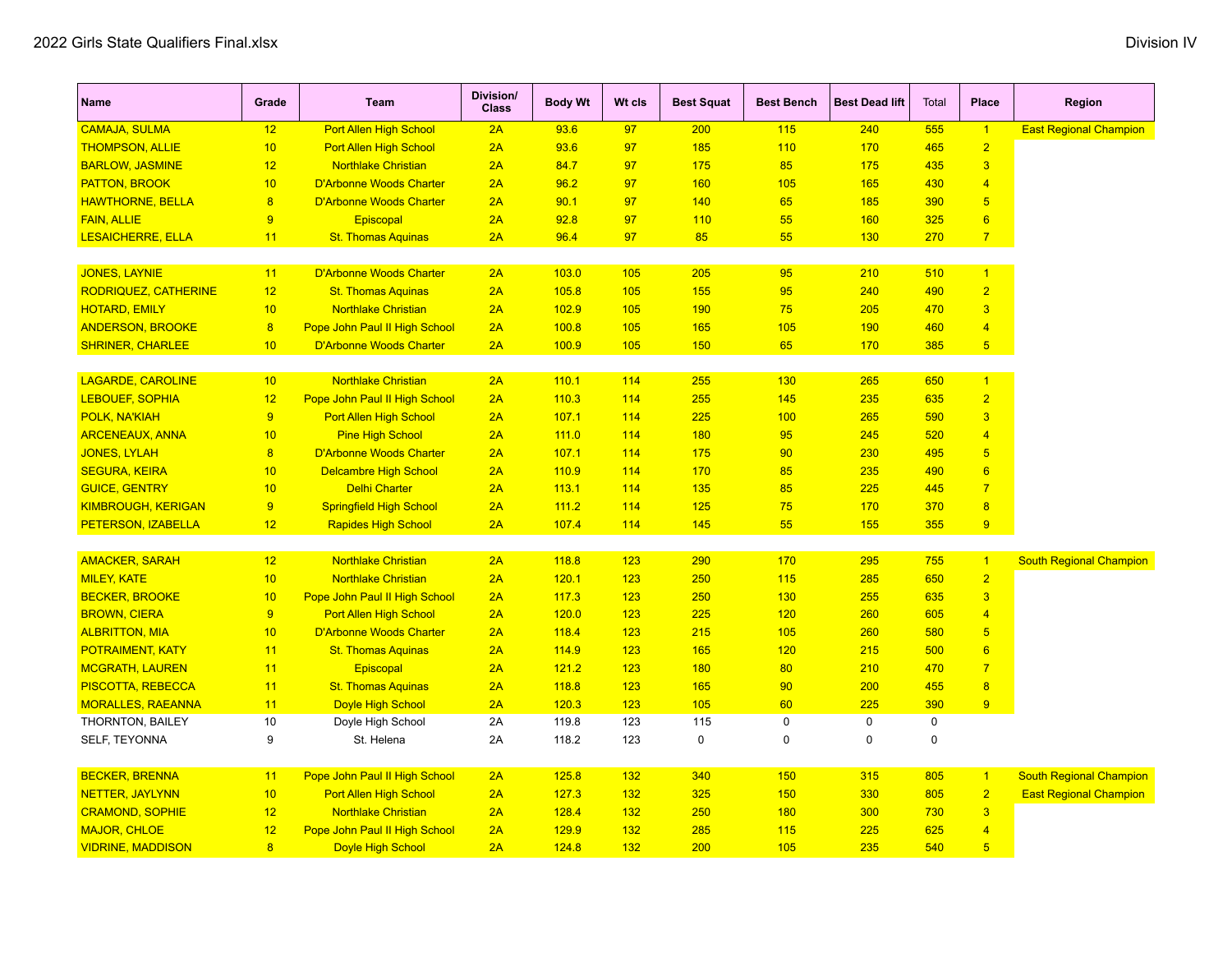| <b>Name</b>                   | Grade                   | Team                           | Division/<br><b>Class</b> | <b>Body Wt</b> | Wt cls | <b>Best Squat</b> | <b>Best Bench</b> | <b>Best Dead lift</b> | Total       | Place                   | <b>Region</b>                  |
|-------------------------------|-------------------------|--------------------------------|---------------------------|----------------|--------|-------------------|-------------------|-----------------------|-------------|-------------------------|--------------------------------|
| <b>HUNT, ALEXIS</b>           | 11                      | <b>D'Arbonne Woods Charter</b> | 2A                        | 125.7          | 132    | 215               | 115               | 210                   | 540         | 6                       |                                |
| <b>OLIVER, LIZZIE</b>         | 12                      | Episcopal                      | 2A                        | 132.3          | 132    | 195               | 90                | 220                   | 505         | $\overline{7}$          |                                |
| <b>KERSEY, BROOKLYN</b>       | $\overline{8}$          | <b>Doyle High School</b>       | 2A                        | 126.7          | 132    | 170               | 95                | 220                   | 485         | 8                       |                                |
| <b>WORSHAM, SYDNEY</b>        | 12                      | Episcopal                      | 2A                        | 129.4          | 132    | 205               | 70                | 195                   | 470         | 9                       |                                |
| <b>ROBBINS, KEYLA</b>         | 9                       | St. Helena                     | 2A                        | 131.4          | 132    | 135               | 85                | 205                   | 425         | 10                      |                                |
| DUNN, NEVEAH                  | 9                       | St. Helena                     | 2A                        | 132.3          | 132    | $\mathbf 0$       | $\mathbf 0$       | $\mathbf 0$           | $\mathbf 0$ |                         |                                |
| <b>ALFORD, ALEXIS</b>         | 12                      | Port Allen High School         | 2A                        | 145.2          | 148    | 315               | 205               | 360                   | 880         | $\vert$ 1               | <b>East Regional Champion</b>  |
| <b>THOMAS, AMAYA</b>          | 12                      | Pope John Paul II High School  | 2A                        | 144.3          | 148    | 320               | 185               | 330                   | 835         | $\overline{2}$          | <b>South Regional Champion</b> |
| <b>PADDIE, SUMMER</b>         | 11                      | <b>Many High School</b>        | 2A                        | 148.8          | 148    | 305               | 160               | 325                   | 790         | $\overline{\mathbf{3}}$ |                                |
| <b>BRIDGES, ANNA CLAIRE</b>   | 12                      | <b>D'Arbonne Woods Charter</b> | 2A                        | 143.9          | 148    | 265               | 110               | 275                   | 650         | $\overline{4}$          |                                |
| <b>MCPHERSON, CAROLINE</b>    | 12                      | <b>D'Arbonne Woods Charter</b> | 2A                        | 133.9          | 148    | 225               | 130               | 255                   | 610         | 5 <sup>5</sup>          |                                |
| <b>BRITT, ZOIE</b>            | 12                      | <b>Lakeview High School</b>    | 2A                        | 133.9          | 148    | 190               | 90                | 250                   | 530         | 6                       |                                |
| <b>ISGITT, LAUREN</b>         | $\overline{9}$          | <b>Many High School</b>        | 2A                        | 143.4          | 148    | 165               | 85                | 215                   | 465         | $\overline{7}$          |                                |
| <b>PITTMAN, BRIANNE</b>       | 10                      | <b>Pine High School</b>        | 2A                        | 134.4          | 148    | 170               | 70                | 210                   | 450         | $\boldsymbol{8}$        |                                |
| <b>BANKSTON, CATHERINE</b>    | 11                      | <b>Doyle High School</b>       | 2A                        | 144.6          | 148    | 170               | 85                | 195                   | 450         | 9                       |                                |
| <b>BAHAM, TIKERRA</b>         | 10                      | St. Helena                     | 2A                        | 140.6          | 148    | $\mathbf 0$       | $\mathbf 0$       | $\mathbf 0$           | 0           |                         |                                |
| <b>BURTON, ALAYJAH</b>        | 9                       | St. Helena                     | 2A                        | 143.6          | 148    | $\Omega$          | $\Omega$          | $\Omega$              | 0           |                         |                                |
| PLAISANCE, CATHERINE          | 11                      | Northlake Christian            | 2A                        | 142.2          | 148    |                   |                   |                       | $\Omega$    |                         |                                |
| <b>COWSAR, ANNA CATHERINE</b> | 12                      | Doyle High School              | 2A                        | 149.4          | 165    | 280               | 215               | 315                   | 810         | $\blacktriangleleft$    |                                |
| <b>WOODS, PEYTON</b>          | 12                      | Pope John Paul II High School  | 2A                        | 149.4          | 165    | 310               | 175               | 325                   | 810         | $\vert$ 1               |                                |
| <b>GWIN, JADAN</b>            | 12                      | <b>Delhi Charter</b>           | 2A                        | 161.7          | 165    | 315               | 180               | 315                   | 810         | $\overline{3}$          | <b>North Regional Champion</b> |
| <b>NEWCHURCH, ISABELLA</b>    | 10                      | <b>Port Allen High School</b>  | 2A                        | 153.7          | 165    | 315               | 165               | 305                   | 785         | $\overline{4}$          |                                |
| <b>PARDUE, WINNIE</b>         | 12                      | Pope John Paul II High School  | 2A                        | 156.1          | 165    | 275               | 135               | 335                   | 745         | $5\overline{)}$         |                                |
| <b>WILLIAMS, HANNAH</b>       | 10                      | <b>Northlake Christian</b>     | 2A                        | 160.5          | 165    | 250               | 140               | 255                   | 645         | $6\overline{6}$         |                                |
| <b>NICHOLS, GEORGIA</b>       | 12                      | <b>D'Arbonne Woods Charter</b> | 2A                        | 153.0          | 165    | 235               | 105               | 265                   | 605         | $\overline{7}$          |                                |
| <b>KIESEL, CLAIRE</b>         | 11                      | <b>Episcopal</b>               | 2A                        | 157.9          | 165    | 230               | 80                | 270                   | 580         | 8                       |                                |
| <b>LEBOURGEOIS, ALLIE</b>     | $\overline{\mathbf{8}}$ | <b>Doyle High School</b>       | 2A                        | 158.6          | 165    | 205               | 125               | 230                   | 560         | 9                       |                                |
| <b>DILLON, CARDAISHA</b>      | 9                       | St. Helena                     | 2A                        | 151.2          | 165    | 155               | 115               | 185                   | 455         | 10                      |                                |
| KELLY, EMMA                   | 11                      | Pine High School               | 2A                        | 161.5          | 165    | 160               | 65                | 190                   | 415         | 11                      |                                |
| CORENLIOUS, KRYSTAL           | 11                      | Lakeside High School           | 2A                        | 155.7          | 165    |                   | 95                |                       | 0           |                         |                                |
| <b>WILLIAMSON, KATIE</b>      | 10                      | <b>Delhi Charter</b>           | 2A                        | 175.5          | 181    | 315               | 140               | 325                   | 780         | $\overline{1}$          |                                |
| <b>JAMES, ALYRIC</b>          | 11                      | <b>Port Allen High School</b>  | 2A                        | 175.8          | 181    | 255               | 150               | 300                   | 705         | $\overline{2}$          |                                |
| <b>FOWLER, RUTHIE</b>         | 11                      | <b>Northlake Christian</b>     | 2A                        | 172.0          | 181    | 245               | 130               | 280                   | 655         | $\overline{3}$          |                                |
| <b>DURHAM, TAYLOR</b>         | 9                       | <b>Doyle High School</b>       | 2A                        | 166.5          | 181    | 210               | 105               | 235                   | 550         | $\overline{4}$          |                                |
| <b>SCOTT, ASHANTI</b>         | 12                      | <b>Many High School</b>        | 2A                        | 175.7          | 181    | 175               | 95                | 280                   | 550         | $5\phantom{.0}$         |                                |
| <b>BUJOI, MARY</b>            | 10                      | <b>St. Thomas Aquinas</b>      | 2A                        | 166.2          | 181    | 195               | 65                | 250                   | 510         | 6                       |                                |
| <b>WINSTEAD, OLIVIA</b>       | 10                      | <b>Delhi Charter</b>           | 2A                        | 174.5          | 181    | 150               | 90                | 175                   | 415         | $\overline{7}$          |                                |